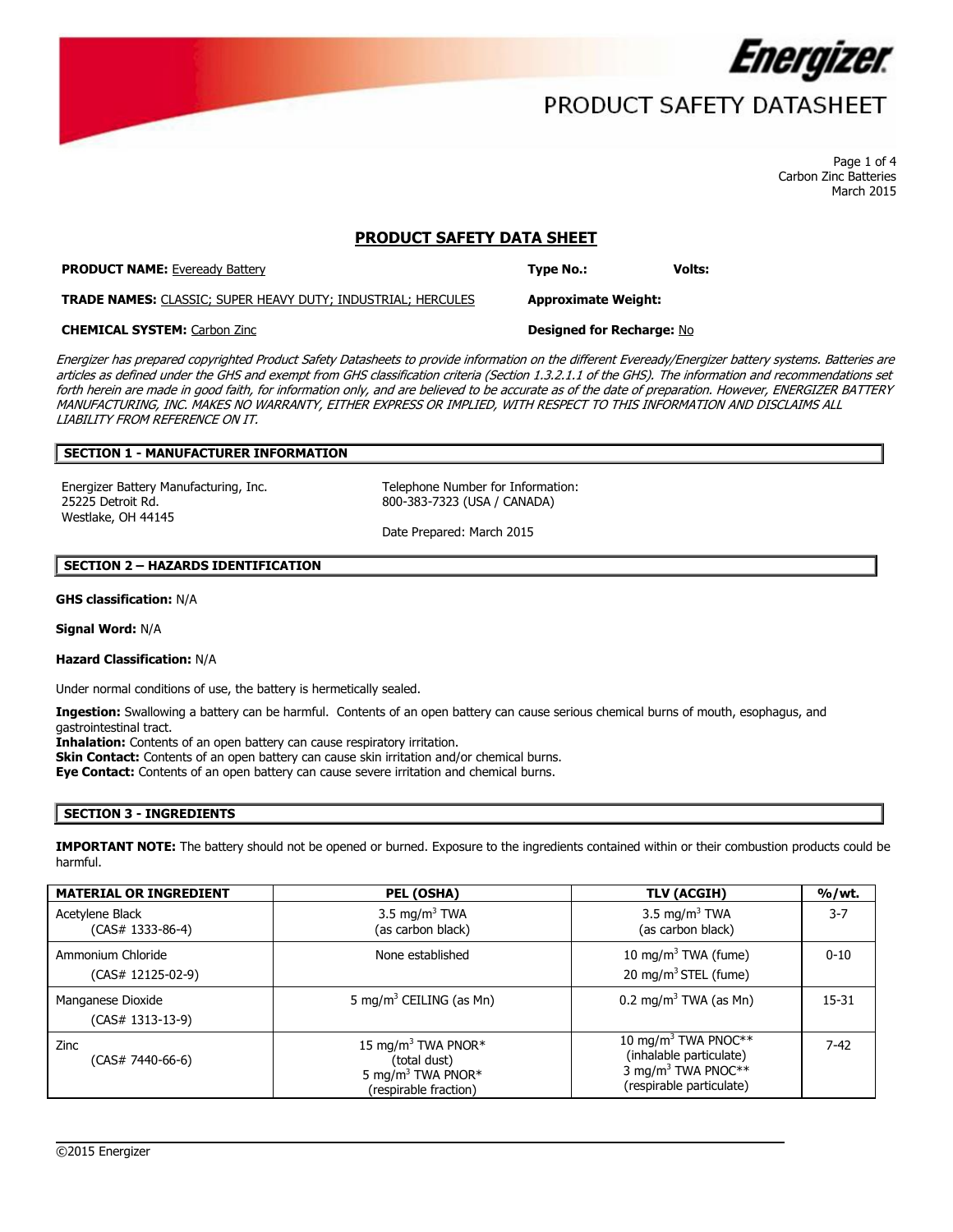

# PRODUCT SAFFTY DATASHFFT

Page 2 of 4 Carbon Zinc Batteries March 2015

| Zinc Chloride<br>$(CAS# 7646-85-7)$ | 1 mg/m <sup>3</sup> TWA (fume) | 1 mg/m <sup>3</sup> TWA (fume)<br>2 mg/m <sup>3</sup> STEL (fume) | $2 - 10$  |
|-------------------------------------|--------------------------------|-------------------------------------------------------------------|-----------|
| Non-Hazardous Components<br>Steel   | None established               | None established                                                  | $23 - 28$ |
| (Iron CAS #65997-19-5)              |                                |                                                                   |           |
| Water, Paper, Plastic and Other     | Non established                | Non established                                                   | Balance   |

\* PNOR: Particulates not otherwise regulated

\*\*PNOC: Particulates not otherwise classified

### **SECTION 4 – FIRST AID MEASURES**

**Ingestion:** Do not induce vomiting or give food or drink. Seek medical attention immediately. CALL NATIONAL BATTERY INGESTION HOTLINE for advice and follow-up (202-625-3333) collect day or night.

**Inhalation:** Provide fresh air and seek medical attention.

**Skin Contact:** Remove contaminated clothing and wash skin with soap and water. If a chemical burn occurs or if irritation persists, seek medical attention.

**Eye Contact:** Immediately flush eyes thoroughly with water for at least 15 minutes, lifting upper and lower lids, until no evidence of the chemical remains. Seek medical attention.

### **SECTION 5 - FIRE FIGHTING MEASURES**

In case of fire, it is permissible to use any class of extinguishing medium on these batteries or their packing material. Cool exterior of batteries if exposed to fire to prevent rupture.

Fire fighters should wear self-contained breathing apparatus.

### **SECTION 6 - ACCIDENTAL RELEASE MEASURES**

To cleanup leaking batteries:

**Ventilation Requirements:** Room ventilation may be required in areas where there are open or leaking batteries.

**Eye Protection:** Wear safety glasses with side shields if handling an open or leaking battery.

**Gloves:** Use neoprene or natural rubber gloves if handling an open or leaking battery.

Battery materials should be collected in a leak-proof container.

## **SECTION 7 - HANDLING AND STORAGE**

**Storage:** Store in a cool, well ventilated area. Elevated temperatures can result in shortened battery life.

Mechanical Containment: If potting or sealing the battery in an airtight or watertight container is required, consult your Energizer Battery Manufacturing, Inc. representative for precautionary suggestions. Batteries normally evolve hydrogen which, when combined with oxygen from the air, can produce a combustible or explosive mixture unless vented. If such a mixture is present, short circuits, high temperature, or static sparks can cause an ignition.

Do not obstruct safety release vents on batteries. Encapsulation (potting) of batteries will not allow cell venting and can cause high pressure rupture.

**Handling:** Accidental short circuit for a few seconds will not seriously affect the battery. Prolonged short circuit will cause the battery to lose energy, and can cause the safety release vent to open. Sources of short circuits include jumbled batteries in bulk containers, metal jewelry, metal covered tables or metal belts used for assembly of batteries into devices.

If soldering or welding to the battery is required, consult your Energizer Battery Manufacturing, Inc. representative for proper precautions to prevent seal damage or short circuit.

**Charging:** This battery is manufactured in a charged state. It is not designed for recharging. Recharging can cause battery leakage or, in some cases, high pressure rupture. Inadvertent charging can occur if a battery is installed backwards.

**Labeling:** If the Eveready Battery label or package warnings are not visible, it is important to provide a package and/or device label stating:

 $\overline{\phantom{a}}$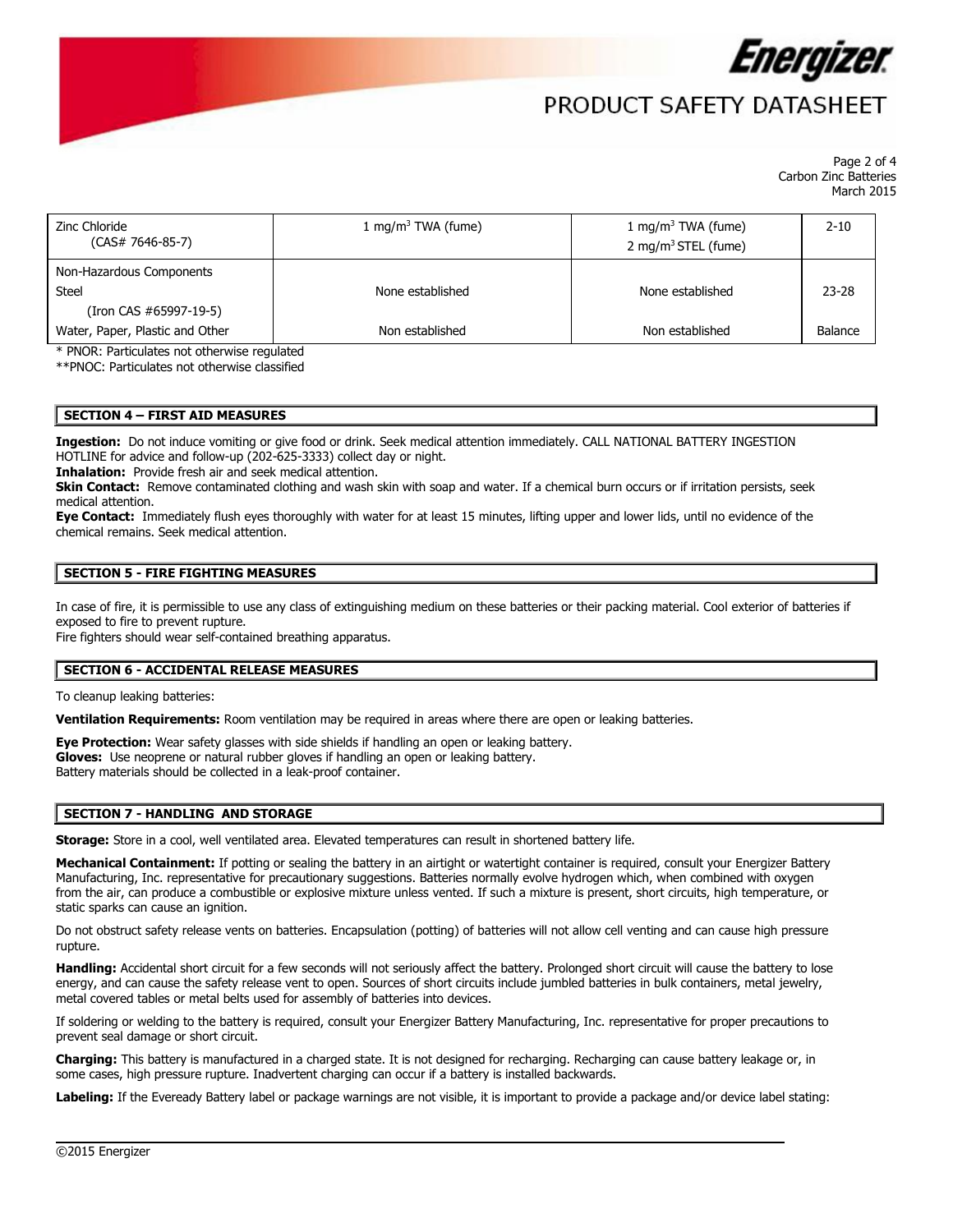

# PRODUCT SAFETY DATASHEET

Page 3 of 4 Carbon Zinc Batteries March 2015

**WARNING:** do not install backwards, charge, put in fire, or mix with other battery types. May explode or leak causing injury. **Replace all batteries at the same time.**

Where accidental ingestion of small batteries is possible, the label should include:

Keep away from small children. If swallowed, promptly see doctor; have doctor phone (202) 625-3333 collect.

## **SECTION 8 - EXPOSURE CONTROLS/PERSONAL PROTECTION**

**Ventilation Requirements:** Not necessary under normal conditions.

**Respiratory Protection:** Not necessary under normal conditions.

**Eye Protection:** Not necessary under normal conditions. **Gloves:** Not necessary under normal conditions.

## **SECTION 9 – PHYSICAL AND CHEMICAL PROPERTIES**

| Appearance (physical state, color, etc.): | Solid object                  |
|-------------------------------------------|-------------------------------|
| Upper Explosive Limits:                   | Not applicable for an Article |
| Lower Explosive Limits                    | Not applicable for an Article |
| Odor                                      | No odor                       |
| Vapor Pressure (mm Hg @ 25°C)             | Not applicable for an Article |
| Odor Threshold                            | No odor                       |
| Vapor Density (Air = $1$ )                | Not applicable for an Article |
| pH                                        | Not applicable for an Article |
| Density $(g/cm3)$                         | $2.0 - 3.0$                   |
| Melting point/Freezing Point              | Not applicable for an Article |
| Solubility in Water (% by weight)         | Not applicable for an Article |
| Boiling Point @ 760 mm Hg (°C)            | Not applicable for an Article |
| Flash Point                               | Not applicable for an Article |
| Evaporation Rate (Butyl Acetate = $1$ )   | Not applicable for an Article |
| Flammability                              | Not applicable for an Article |
| <b>Partition Coefficient</b>              | Not applicable for an Article |
| Auto-ignition Temperature                 | Not applicable for an Article |
| Decomposition Temperature                 | Not applicable for an Article |
| Viscosity                                 | Not applicable for an Article |

 $\overline{\phantom{a}}$